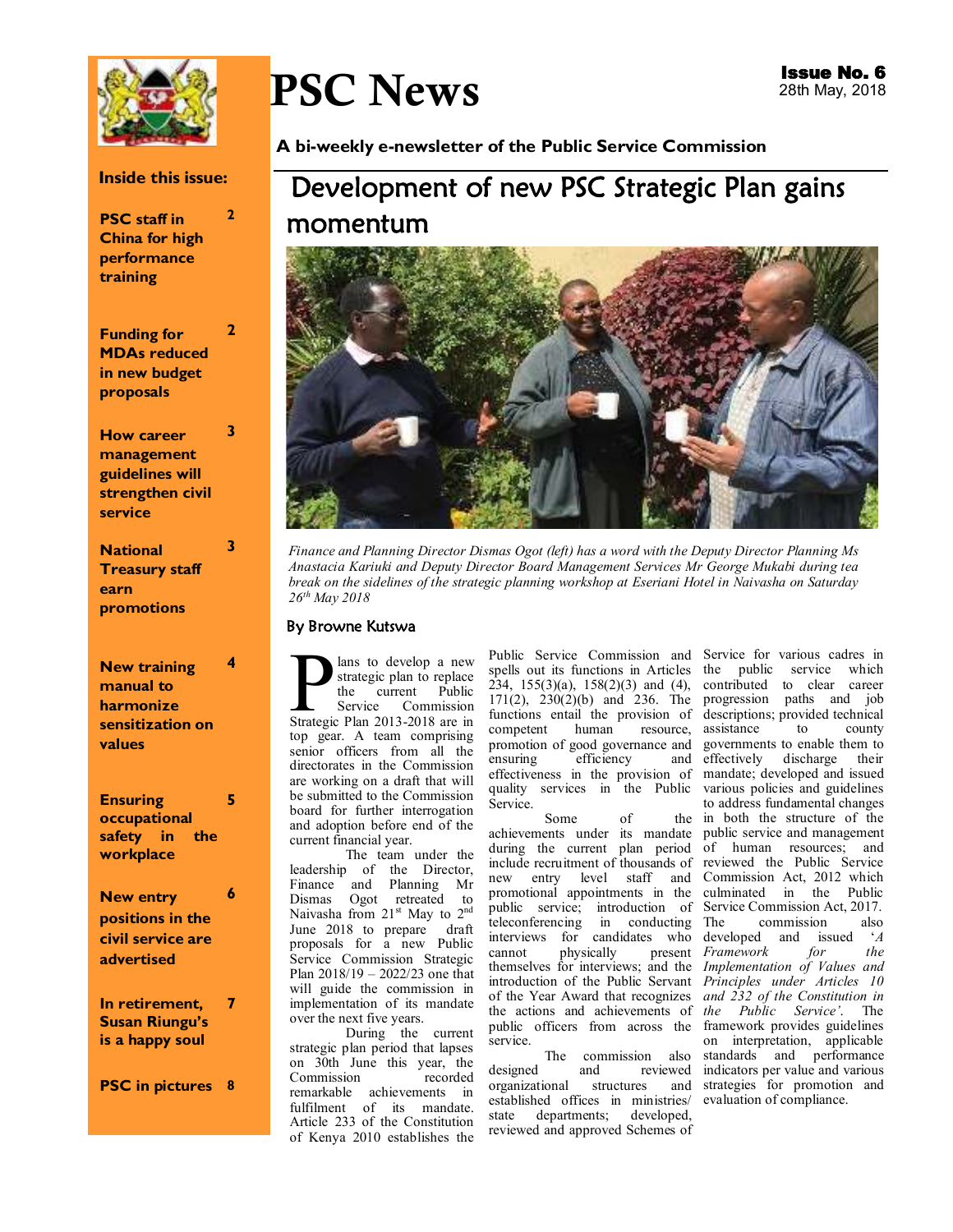# **PSC staff in China for high performance training**

### **By Simon Mwangi and Pauline Muriuki**

**A** team of 22 officers and commissioners from the Public Service Commission left for China on 27th May 2018 to attend a seminar on building high team of 22 officers and commissioners from the Public Service Commission left for China on 27th May 2018 to performance work teams for enhanced service delivery in Public Service Management.

The Chinese government provided scholarships for the three weeks seminar whose main objective is to provide an opportunity to participants to learn from the experiences of China's strategy in raising the standard of governance and human resource development in the public sector.

It will also provide a learning opportunity on areas for improvement in the management of human resource systems, so as to adapt to the trend of globalization and push Kenya's governance and human resource development to a new level.

The seminar will take place in the city of Hangzhou, Zhejiang province, from 29th May to 18th June, 2018. It is expected that on return the officers will be able to apply the skills and experiences acquired to organize their units and departments for enhanced service delivery and also share experiences on effective team building approaches for better performance in the public sector.

Commissioners Catherine Omweno, Prof. Michael Lokuruka and Lawrence Nyalle and deputy commission secretaries Simon Rotich and Jane Chege are part of the team that comprises middle and senior level management staff in the Commission. Five other participants from the Ministry of Public Service, Youth and Gender Affairs are also in the team, bringing the total number of the delegation to 27.

The seminar is the culmination of

proposal developed by the Commission and submitted to the China Technical Co-operation Assistance Programme through the Directorate of Public Service Management in the Ministry of Public Service, Youth and Gender Affairs.

Leading Chinese institutions will conduct the seminar, coordinate the tour and identify key areas of learning and experience sharing to enable participants to learn from the many decades of Chinese experience in various fields.

Kenya and China have a long history of collaboration in infrastructure development, training and capacity building among other sectors. The seminar will take the collaboration a notch higher and deepen relations between the two countries.

### **Funding for MDAs reduced in new budget proposals**

**By Browne Kutswa and Pauline Muriuki**

**M** inistries, Departments and Agencies (MDAs) will have to contend with reduced funding in the new financial year beginning July this year as government moves to prioritize funding for The Big inistries, Departments and Agencies (MDAs) will have to contend with reduced funding in the new financial year beginning July this year as Four Agenda programmes outlined by the President.

 The Big Four Plan focuses on key interventions in manufacturing, agriculture and food security, healthcare as well as housing which will drive the economic transformation agenda towards industrialization, job creation and a general improvement in the quality of life for all Kenyans. To achieve these policies, the 2018 Budget Policy Statement outlines overall expenditure proposals for programmes under various Ministries, Departments and Agencies (MDAs).

According to the policy document released by Treasury Cabinet Secretary Henry Rotich, the country was experiencing reduced revenue inflows among other factors such as the need to manage the country's domestic debt that have occasioned the urgency for austerity measures and funding cutbacks in government departments.

The National Treasury has proposed budgetary cuts in MDAs during the next financial year with a view to conforming to global fiscal policy standards of lowering government expenditure in the next five years.

Public Service Commission will also feel the pinch with a reduced budget of Ksh. 1.16 billion, down from Ksh 1.359 billion in the current financial year. In light of the cutbacks, CEO Dr Alice Otwala directed all directorates to exercise prudence in managing the available resources in order to enable the commission carry out its constitutional mandates.



*National Treasury CS Henry Rotich speaks at a past event*

Addressing a senior staff meeting at the Commission on 15<sup>th</sup> May 2018, Dr. Otwala cautioned that all budget lines will experience reductions except for compensation to employees and related pension expenditures.

"Departmental heads must work towards minimizing costs in their work plans," said Dr Otwala.

Despite the financial crunch, the CEO called for the prioritization of key programmes, citing the development of a new strategic plan that will guide the commission activities until 2023 as one of the activities that must be concluded during the current financial year. She appointed a technical committee under the chairmanship of the Director Finance and Planning to lead the process of developing the new strategic plan.

During the meeting annual work plans, procurement and cash flow plans were reviewed and adopted.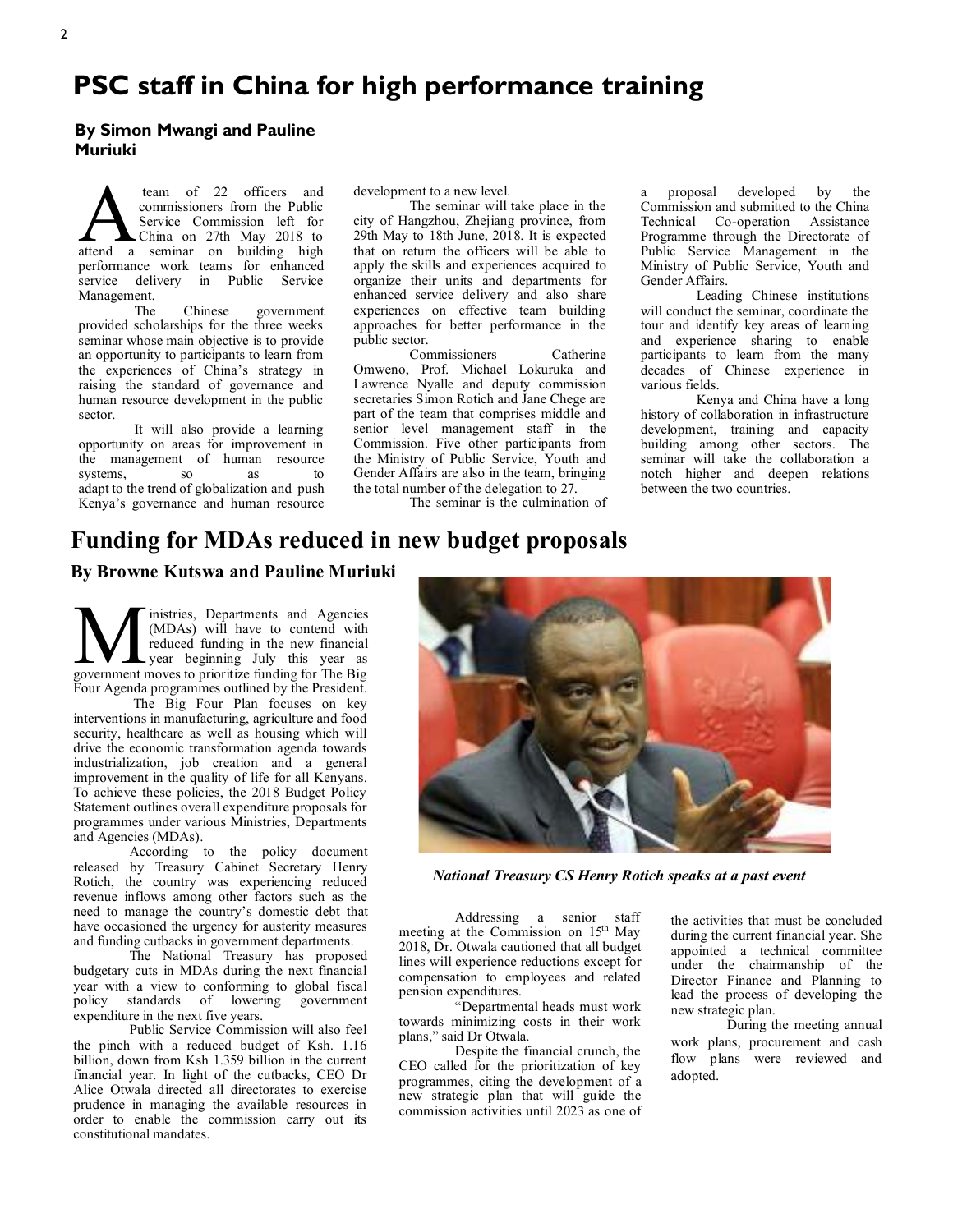# **How career management guidelines will strengthen the civil service**

The Public Service<br>Commission has developed<br>draft guidelines for career<br>management in the civil<br>service to provide for a structured he Public Service Commission has developed draft guidelines for career management in the civil upward and horizontal mobility of civil servants.

The document, released in April this year, anticipates the retention of a skilled and dedicated staff in the public service.

According to the Commission's CEO, Dr. Alice Otwala, the guide will ensure that the civil service has the systems, interventions and right conditions for attracting and retaining the best skills for purposes of discharging mandates of Ministries, departments and agencies (MDA's), driving development and offering services to citizens.

The document will help to mainstream best practices that include career planning, pathing and development, besides offering linkages with other human resource practices, prioritizing resource allocation to career management and broadening the training process to include coaching and mentoring.

Previously, tools used for



*PSC CEO Dr Alice Otwala*

career management in the service have had various<br>shortcomings that included shortcomings inflexibility in terms of<br>requirements, an elongated requirements, an grading structure and ambitious job descriptions.

"They have had a lack of clear linkage between an officer's performance and his/ her career development," Dr. Otwala pointed out adding that further review of these guidelines was carried out on adhoc basis.<br>The

The document<br>envisions a pragmatic a pragmatic individual staff career destiny, shaping an HRM personnel that sets career<br>goals and designing of designing of suitable career plans for attaining the goals, providing clear guided prospects for vertical and horizontal<br>mobility of staff with mobility of corresponding competencies.

The guide intends to open opportunities for MDA's to collaborate more objectively with clearly defined roles in the management of careers. It also recognizes values such as transparency, inclusivity, merit, parity of treatment and non-discrimination besides expanding the scope of responsibilities of supervisors and staff.

# **National Treasury staff earn promotions**

### **By Badi Khamis**

Public Service Commission (PSC) has sanctioned the promotion of 421 middle level officers from the National Treasury.

The appointments filled internally advertised posts under the Public Service Commission's delegated authority.

The approval letter containing the names of appointed officers was forwarded to the Principal Administrative Secretary, National Treasury and Planning early this month.

PSC CEO Dr. Alice Otwala in a memo noted the National treasury had complied<br>with the guidelines and guidelines and regulations pertaining to advertising and filling of the positions.

During the exercise, 308 officers were promoted to the level of Chief Accountant, Job group M, 74 to senior accountant, Job group L, 8 to senior finance officer Job group M and 27 to Finance officer 1, Job group L. 4 officers were also promoted to the level of Principal driver Job group J.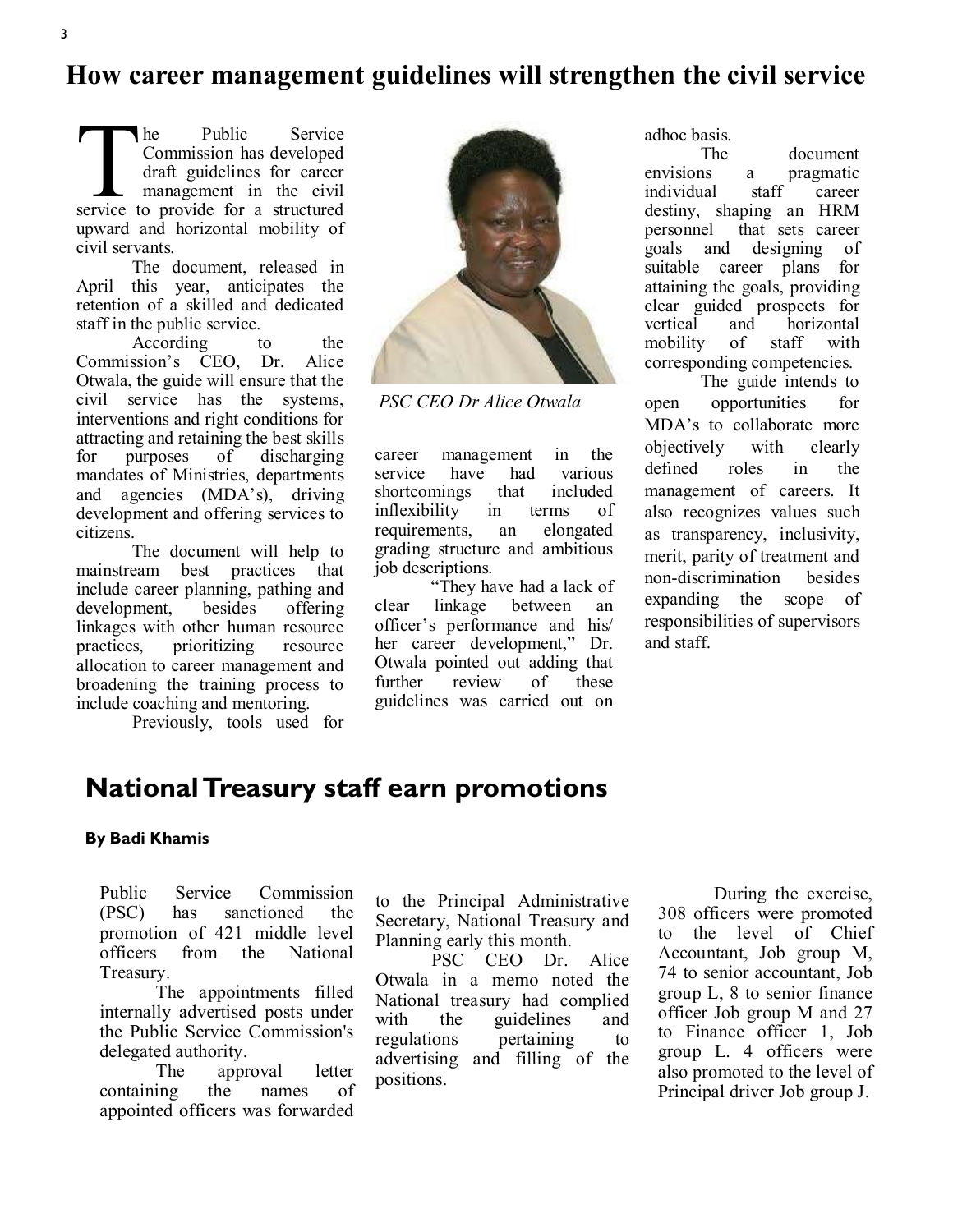# **IGUR**

**New training manual to harmonize sensitization on values** 

*Commissioner Prof Michael Lokuruka makes a point during the retreat to develop facilitators training manual at Burch Hotel in Naivasha. On the left is C&QA Director Mr Simon Waching*a

### **By Gabriel Juma**

new facilitators training<br>
manual to guide the<br>
sensitization on National and<br>
Principles, Public Service Code of new facilitators training manual to guide the sensitization on National and Public Service Values and Conduct and Ethics and Administrative Procedures for Declaration of Incomes Assets and Liabilities will soon be out.

The Directorate of Compliance and Quality Assurance (C&QA) is leading the process of developing the manual that will result in the harmonization of sensitization and civic awareness programs.

C&QA director Mr Simon Wachinga led his team during the seven day working retreat in Naivasha from 13th to 20th May 2018 to prepare the document.

main objective for developing the manual is to provide a structured approach to sensitization and civic awareness programmes on good governance practices and ethical conduct at various levels across the Public Service. It also standardizes facilitation at various levels and cadres while ensuring that the same concepts, approaches and methods are used to suit the peculiarities of specific target groups.

The manual will enable facilitators to execute the mandate of sensitizing and training actors in the public service and across the Kenyan citizenry on matters pertaining to values and principles. The manual provides a skills-oriented approach to impartation of competencies and lays emphasis on learning outcome, methods of delivery and expected attitudinal behaviour.

"The sensitization manual will not be for certification purposes but will also guide in resource allocation to support implementation of the Public Service Code of Conduct and Ethics, National and Public Service Values and and Administrative Procedures for Declaration of Income,<br>Assets and Liabilities." said Mr Assets and Liabilities," said Mr adding that training providers use their own approach leading to confusion and inconsistencies in the delivery of the sensitization content.

The rationale for the development of the manual is that there has not been sufficient understanding on how to deliver the content, hence the contradictions and inconsistencies in sensitization programmes.

"The development of the

manual is the right step towards providing uniform content for facilitators and trainers," said PSC Commissioner Prof Michael Lokuruka who participated in one of the retreat sessions in Naivasha.

The urgency for a facilitator's manual is also due to the fact that good governance, ethics and integrity are not distinct areas of study recognized in institutions of learning. This implies that, one cannot readily access materials and references in this field.

The facilitator's manual will not only provide guidelines customized to the Kenyan public service situation for reference but also for research by both locals and foreigners.It is anticipated that implementation of the manual will lead to an ethical public service, an empowered Kenyan citizenry and high levels of integrity and quality in service delivery.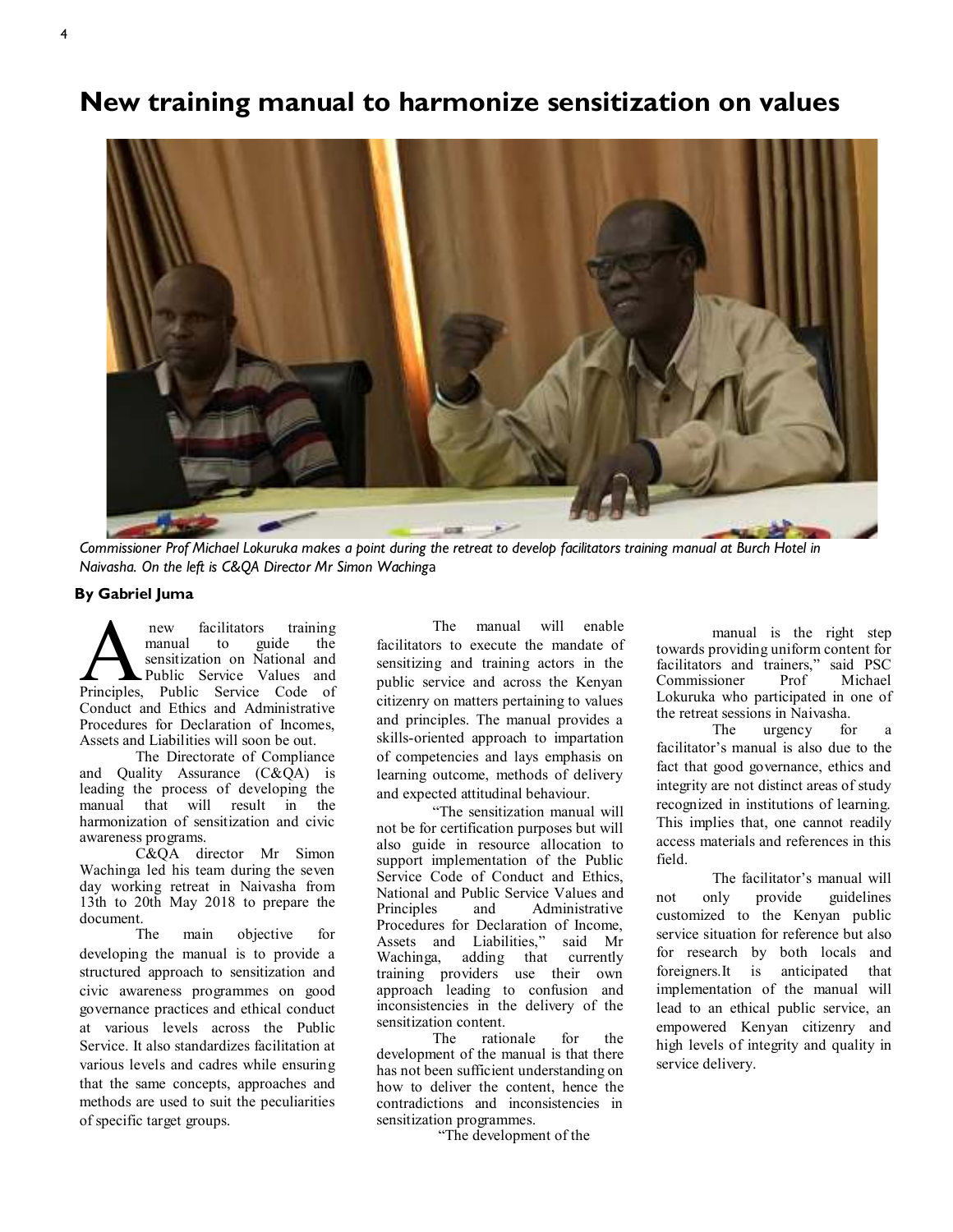# **Ensuring occupational safety in the workplace**



*Mr. Gerald Kuhaka, Acting director corporate services addressing staff during the sensitization workshop on occupational safety* 

### **By Badi Khamis**

 $\sum_{\text{April}}$ ublic Service Commission (PSC), Corporate Services<br>Directorate on 25<sup>th</sup> Directorate on<br>2018 organize April 2018 organized a sensitization program on occupational safety at the work place.

According to Mr. Gerald Kuhaka, Ag. Director corporate services directorate, the program is part of the directorate's 2017/2018 performance contract targets.

"The participants were drawn from sections which are highly vulnerable to work place risks and hazards," said Mr. Kuhaka adding that training was in compliance to the provisions of occupational

safety and health act (2007) and environmental management and coordination act (1999). The program aims to equip the staff with the firefighting skills.

Deputy Commission Secretary Mr. Simon Rotich while opening the training said the commission was working on modalities to solve staff stagnation in their job progression.

Noting the importance of the training, participants requested more time to allow for the unpacking of all crucial information central in understanding and managing occupational safety.

They suggested for at least 5

days of theory and practical sessions to enable them digest the use of some of the firefighting equipment and carry out mock demonstrations.

During the training the participants were taken trough the rules of firefighting, workplace hazards and mitigation measures, firefighting equipment and their uses, rescue and evacuation procedures, types of extinguishers and the chemistry of combustion. Similar program was also conducted last year.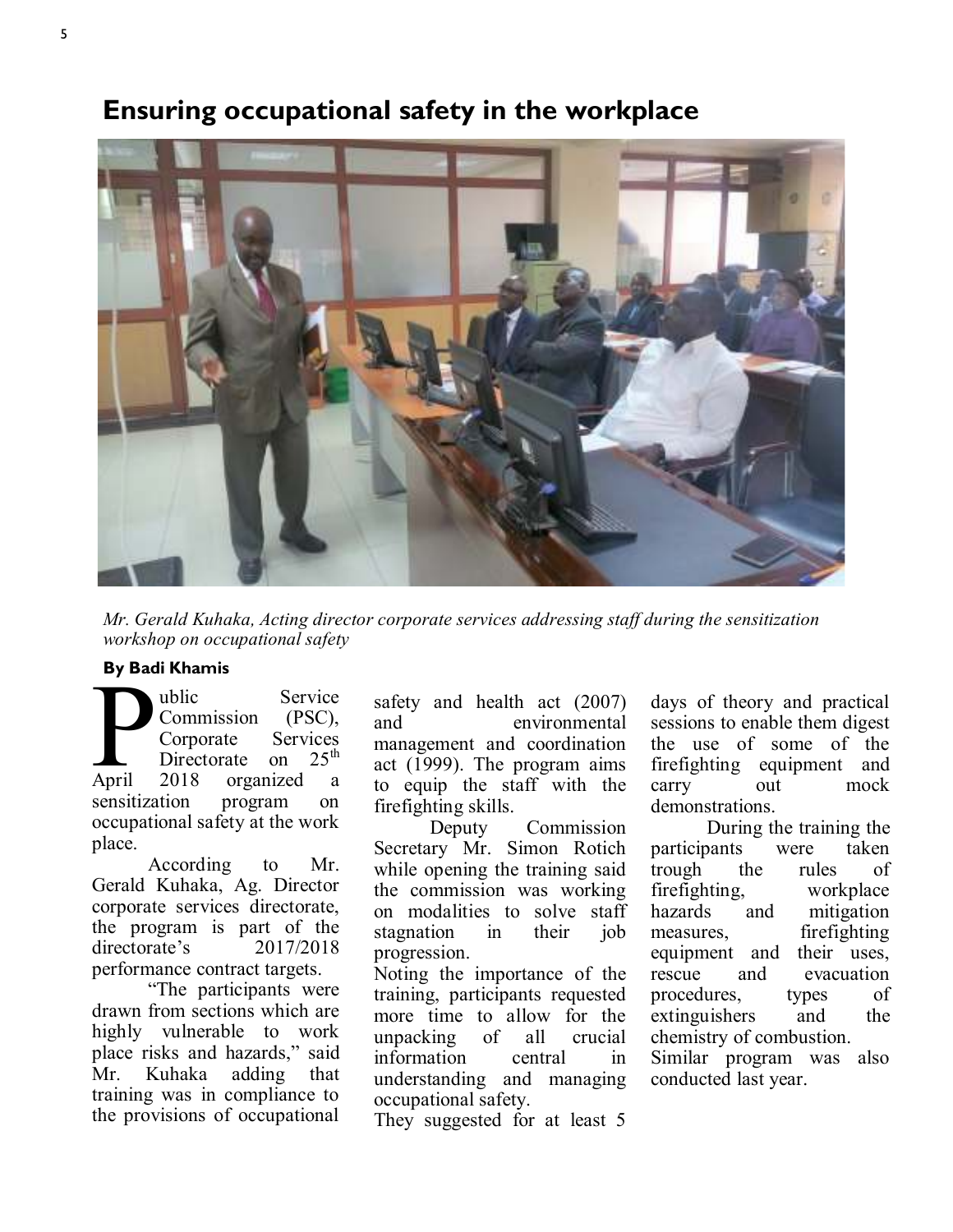# **New entry positions in the civil service are advertised**

**By Badi Khamis** 

The Public Service<br>
Commission has<br>
advertised 144 new<br>
entrants' positions<br>
to be filled in the mainstream he Public Service Commission has advertised 144 new entrants' positions public service. The advertisement was published in ''*MyGov*'' newspaper and also uploaded on the Public Service Commission's website on  $16<sup>th</sup>$  May 2017. PSC seeks to recruit new entrants to the public service to fill positions of Civil Registration Officer II and Metrological Technologist III.

The positions for the Civil Registration officer II are under the Ministry of Interior and Coordination of National Government, State Department for Interior. The potential candidates to fill these positions are required to have a Bachelor's degree in either Sociology, Statistics/Economics, Government/Political Science, Public Administration, Population Studies, Law and Anthropology from a recognized university in Kenya. The duties of the successful candidates will entail collecting basic data on birth and death; distributing and collecting birth and death registers to and from registration agents; attending to enquiries on birth anath from clients; filling and retrieving birth and death records;

dispatching of birth and deaths certificate and assessing applications for issuance of birth and death certificates.

The positions for the Metrological Technologist III

*"The advertisement was published in ''MyGov'' newspaper and also uploaded on the Public Service Commission' s website on 16th May 2017"*

are under the Ministry of Environment and Natural Resources in the State Department for Natural Resources. The candidates are required to have a Diploma in Meteorology and Meteorological

Communication or equivalent qualification from recognized institutions. Being an entry grade, successful candidates will work under supervision of a senior officer whereby they will be required to carry out routine and special weather observation; undertaking meteorological data entry; coding and decoding of observed weather parameters into meteorological data messages according to international standards formats; transmitting meteorological data messages; plotting various data sets on specific weather charts and receiving, checking and correcting meteorological and aviation data messages.

Also included in the advertisement are 98 promotional positions from different government ministries.

Candidates can apply for the positions online on the Public Service Commission website

[www.publicservice.go.ke o](http://www.publicservice.go.ke)r by downloading and filling PSC 2 application form (revised 2016) and submit the same to the Secretary/ CEO.

The advertisement will be closing on  $5<sup>th</sup>$  June 2018.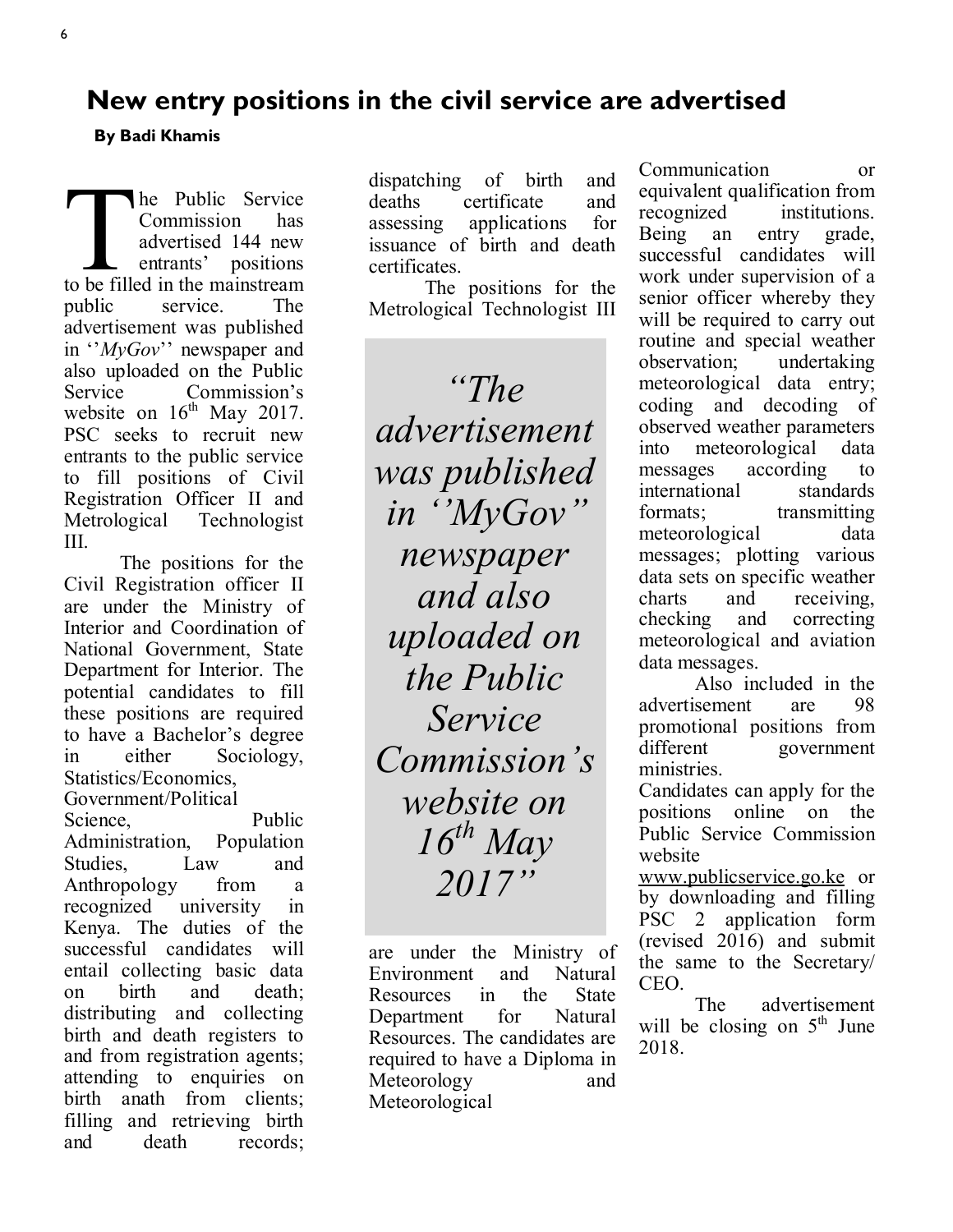# **In retirement, Susan Riungu's is a happy soul**

**By Badi Khamis** 

The day, a time will<br>
come when one must<br>
retire from active<br>
"Rubber hit the tarmac when I ne day, a time will come when one must retire from active public service duty. retired in the year 2015,'' Susan Riungu boasted.

Before her retirement, Riungu worked as a secretary in the CEO's office at the Public Service Commission. It's now 4 years since she "hang boots" after 35 years of exemplary service.

In an interview with PSC News Riungu confessed hungering for retirement but initially missed her former colleagues and office environment. But as time elapsed she gleefully adopted to her new life.

To keep herself busy Riungu is currently immersed in farming in her rural home in Meru<br>central of Meru County. She central of Meru County. spends most of her time growing a variety of green vegetables, tomatoes and carrots besides keeping dairy cows and chicken.

Before her retirement farming was only a hobby but after vacating service she managed to galvanize it into a full time engagement. "It has been easy for me to take to farming since I had developed an early passion," she joyfully narrated.

According to her, retirement should be should not be viewed as the end to life and a chastisement but a life time adventure.

"It's only in retirement that one is capable and has time to engage in activities that could not have been done while in employment and interestingly at your own pace and convenience," she advised reiterating the



*Susan Riungu Feeding her cows in her rural home in Meru Central*

importance of planning for retirement as early. Retirement, she pointed out entailed quitting one's formal employment<br>abruptly ending monthly abruptly ending monthly income. "I request my colleagues to prepare adequately for that day so that it does not arrive as a thunderbolt," she implored advising the newly employed especially the young to save wisely to ensure an eventful retirement.

"I encourage them to embrace the culture of saving so that they may enjoy a better lifestyle once they retire," she

added warning that comfort zones are not permanent.

*"I request my colleagues to prepare adequately for that day so that it does not arrive as a thunderbolt" - Susan Riungu*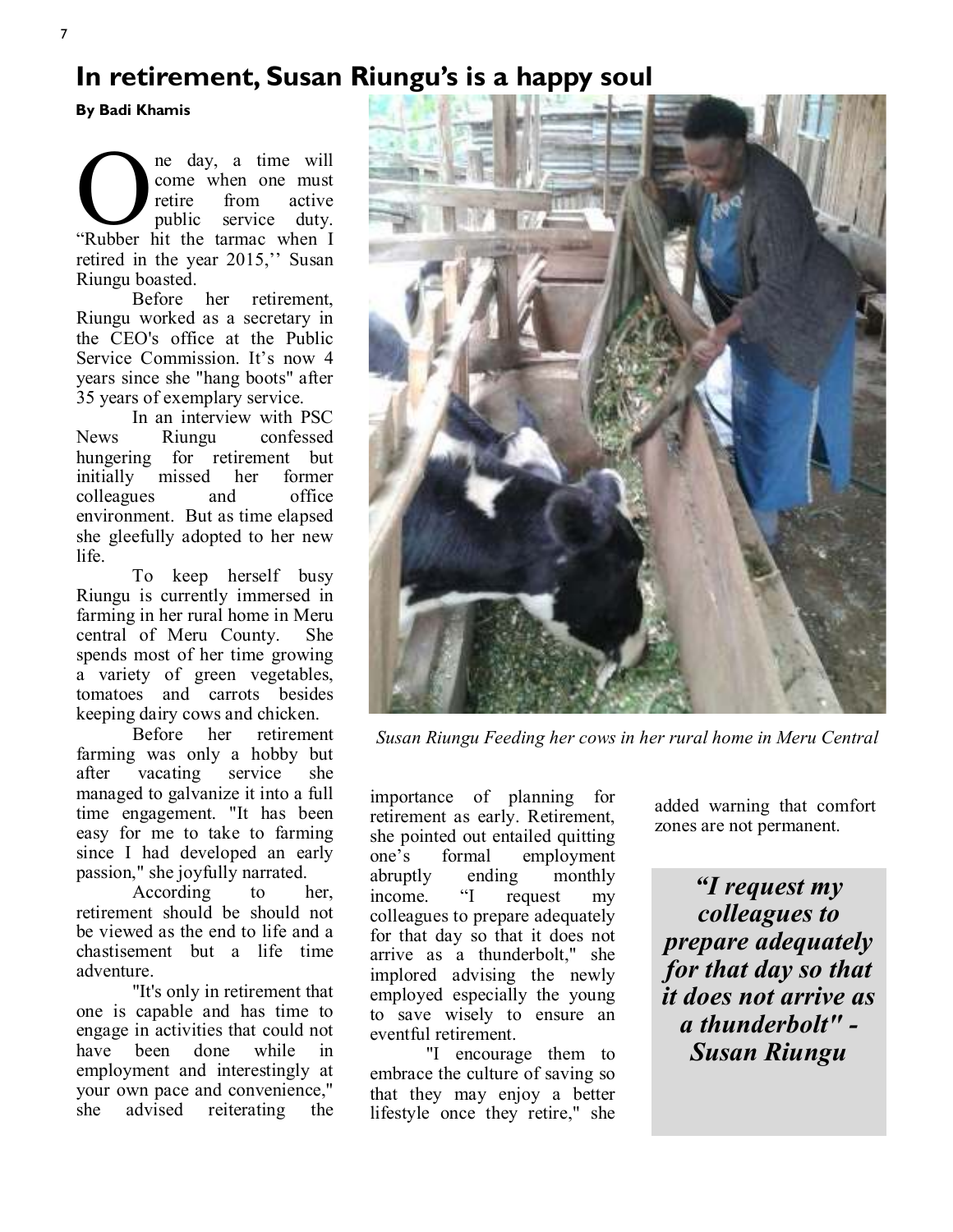# **PSC in Pictures**



*Right : Tea Time - Part of the team working on the new PSC Strategic Plan take a break to enjoy the warm sun and a cup of tea during the workshop at Eserian Hotel in Naivasha on 26th May 2018. From left to right is Senior Office Administrator Ms Roselyne Kerubo, Finance and Planning Director Dismas Ogot, Deputy Director Planning Ms Anastasia Kariuki, Deputy Director Board Management Services George Mukabi and Economist/Statistician Joseph Kenei* 

*Left: This is it - Director C&QA Simon Wachinga takes his team through a presentation during the workshop to develop facilitators sensitization training manuals on National and Public Service Values and Principles, Public Service Code of Conduct and Ethics and Administrative Procedures for Declaration of Incomes, Assets and Liabilities Code of at Burch Hotel in Naivasha on 19th May 2018* 





*Left : Worthy cause - PSC officers Pauline Muriuki and Alfred Onono and his son took part in this year's Mater Heart Run held in Nairobi on Saturday 26th May 2018*